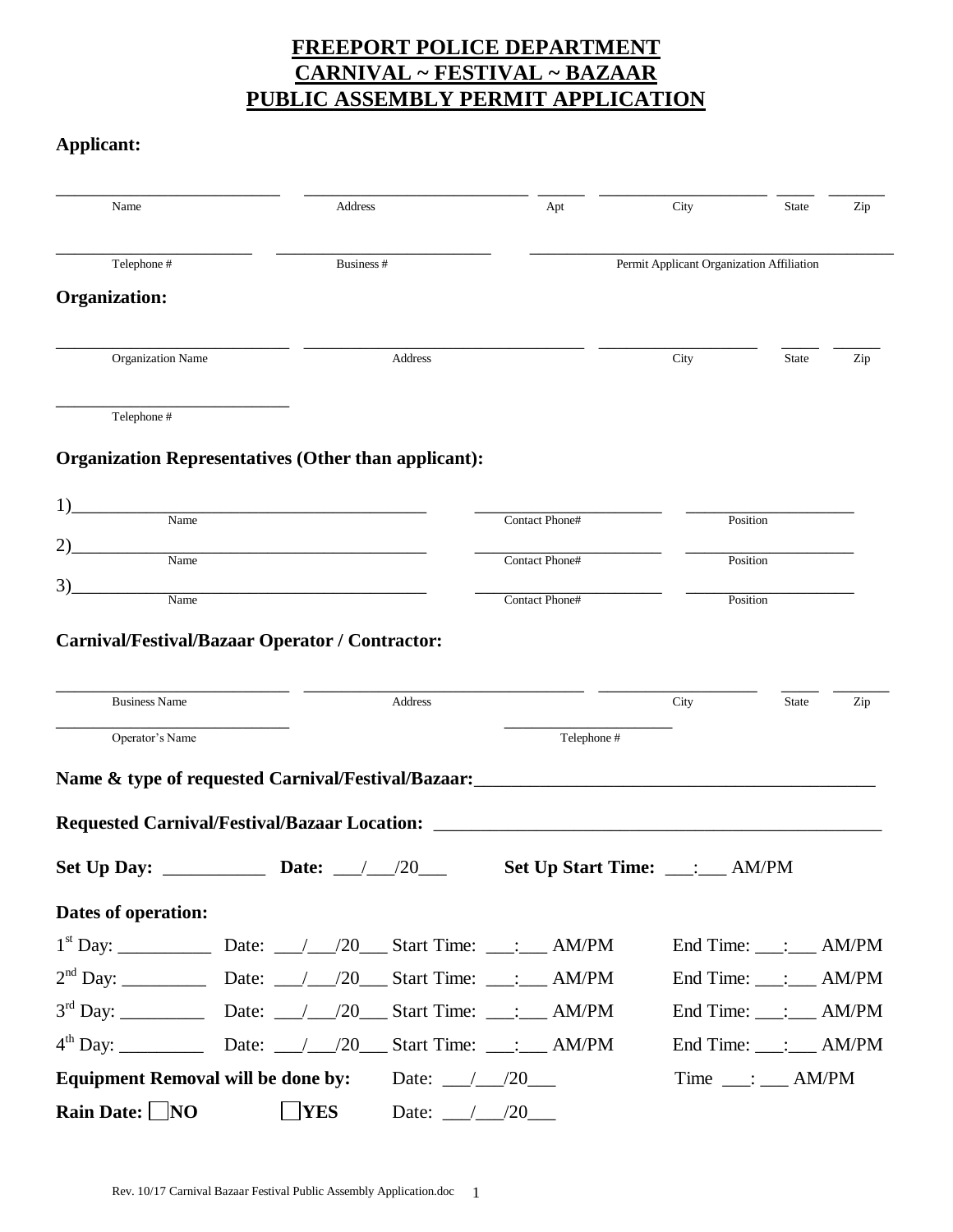**To process your Carnival/Festival/Bazaar ~ Public Assemblies Permit Application requesting the use of municipal property the Village of Freeport will need the information listed below. A confirmation of this information must be provided in writing, executed by someone in authority from the organization. (Attach additional sheets as necessary)**

- A) Will the Carnival/Festival/Bazaar occupy all or only a portion of the width of the property requested?
- B) List each ride or inflatable (i.e. bouncy houses). Indicate type of ride or inflatable, dimensions of same and space or square footage required for setup.
- C) List the number and type of food vendor kiosks, booths or trailers. Include space needed for setup.
- D) List the number of support vehicles to remain on site such as transport trucks, employee housing trailers and generator units. Indicate the space or square footage required to park/stage such vehicles or units.
- E) Total estimated dimension of space required to contain the full Carnival/Festival/Bazaar operation.
- F) Are any animals included as part of the show/Carnival/Festival/Bazaar? If so indicate what type.
- G) What is the estimated number of customers you expect daily?
- H) Sanitation ~ list the number of trash receptacles, portable toilets and type of site cleanup that you are providing.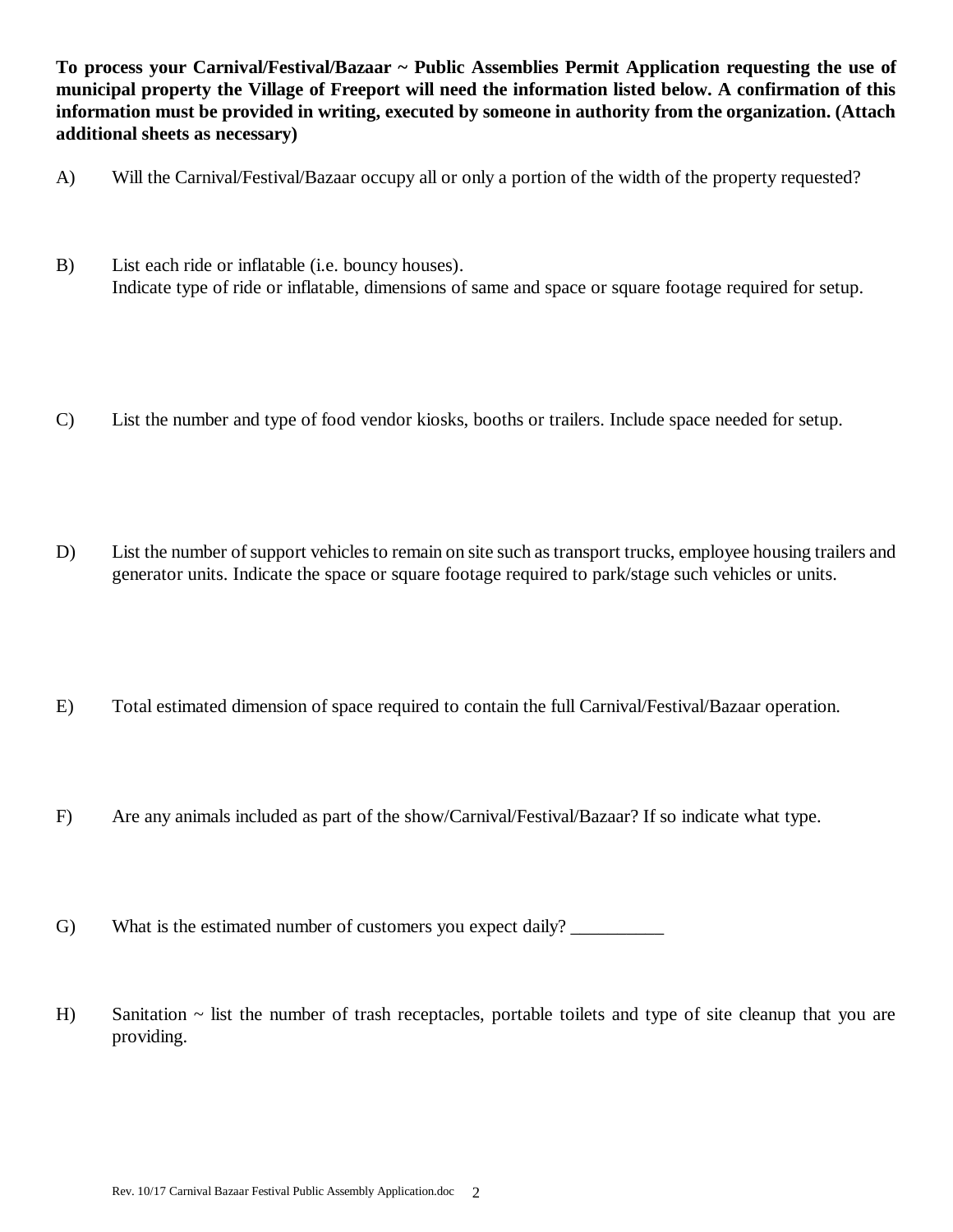- I) List on site security that you intend to use. Include the number of security guards and the name and address of the agency you will employ if security is subcontracted.
- J) List where pedestrian and vehicle traffic control such as barricades and blocked streets will need to be employed. Advise if you need or are requesting public works assistance for this.
- K) Are any other public facilities or equipment to be utilized: Yes/No If yes, please describe and attach all related correspondence or permits that authorize their use.
- L) Please describe any advertisement, banners, signs, or other attention getting devices or methods to be used in connection with this event:
- M) Advise if the Carnival/Festival/Bazaar ride/show operator subcontracts any portion of their operation.

*I hereby state that I have received a copy of Article III of Chapter 155, entitled "Noise Control", and I understand that I am required to comply with the same.* 

**Signature**

\_\_\_\_\_\_\_\_\_\_\_\_\_\_\_\_\_\_\_\_\_\_\_\_\_\_\_\_\_\_\_\_\_\_\_\_

Sworn to before me this

 $\frac{1}{\sqrt{2}}$  day of  $\frac{1}{\sqrt{2}}$ , 20  $\frac{1}{\sqrt{2}}$ 

\_\_\_\_\_\_\_\_\_\_\_\_\_\_\_\_\_\_\_\_\_\_\_\_\_\_\_\_\_\_\_\_

NOTARY PUBLIC

**Chapter 155-39**: **Any person violating any of the provisions of this chapter shall be deemed guilty of a violation and, upon conviction thereof, shall be fined in an amount not exceeding \$750 for the first offense, \$1,000 for the second offense and \$2,000** for each offense thereafter or be imprisoned in the Nassau County Correctional Facility for a period not exceeding 15 days, or be subject to both such fine and imprisonment. Each day (twenty-four-hour period) such violation is committed or permitted to continue shall constitute a separate offense and shall be punishable as such. Any person under the age of 16 years who shall violate any of the provisions of this article shall be deemed to be a juvenile offender.